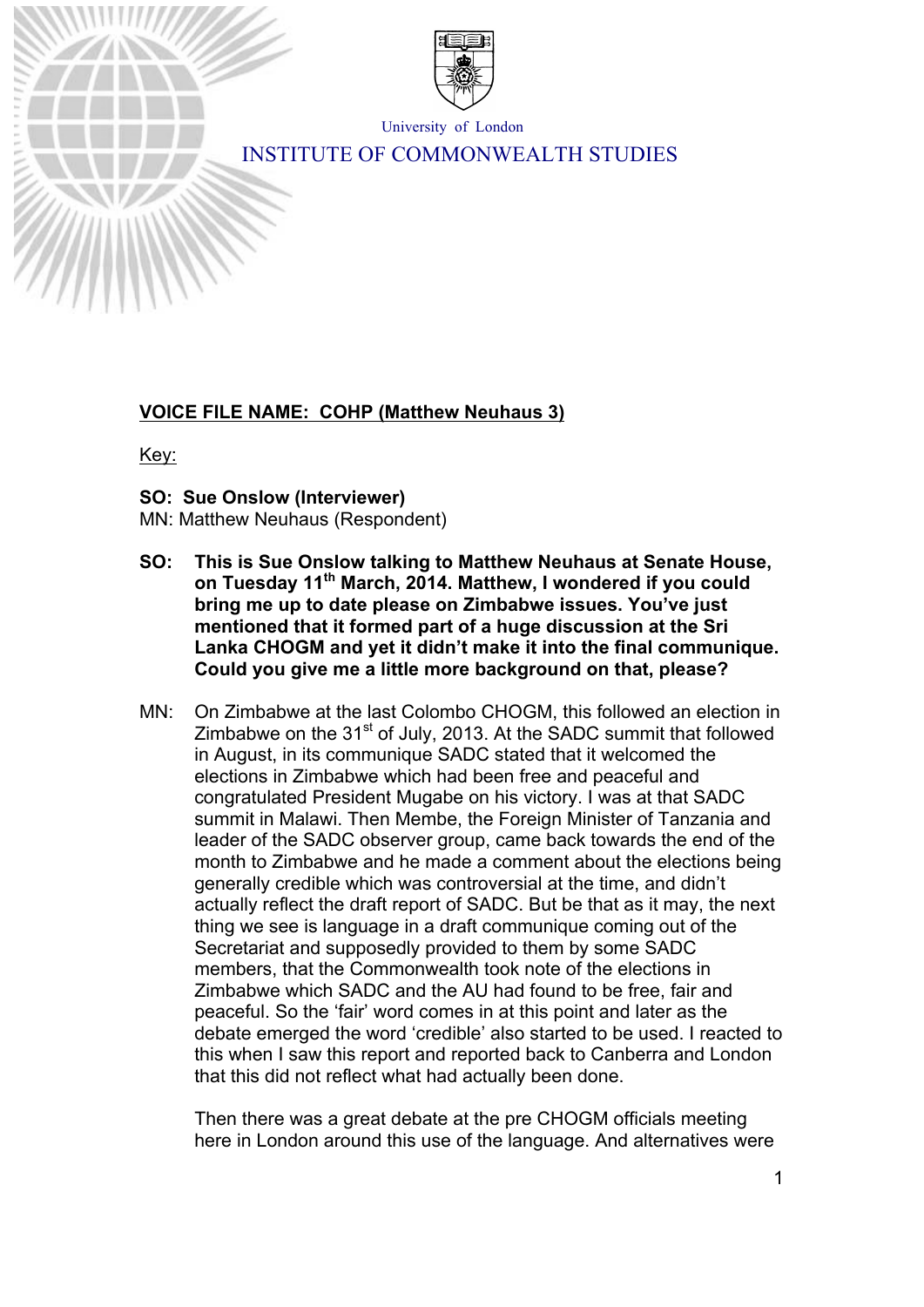brought forward around this. But by this point SADC was beginning to dig its heels in on this language, which was inappropriate. Not only because of the factual situation but because first of all it is not normal for the Commonwealth to comment on situations in non-member countries. Secondly, it was language that went far beyond what SADC itself had done and yet the Commonwealth had not in any way observed this election. So from a process point of view, it was very problematic. Then it went to the Foreign Ministers' meeting in Colombo. I wasn't there, but it was reported to me that there was quite an intense debate between SADC members, some other African members and Australia and Britain; and it started to split along these 'old' Commonwealth/'new' Commonwealth lines. Finally when there was no agreement as it went to Heads and then President Zuma (as I was told), as they went into the Retreat, said, "Let's just pull the language altogether".

And so there was no mention at all of Zimbabwe in the communique. Which is a pity because what could have been agreed was that the Commonwealth had welcomed peaceful elections in Zimbabwe and the Secretary General could have been requested to begin a process of engagement with Zimbabwe, as a more positive way forward. Incidentally, in the Zimbabwe press while this debate was going on, there were some articles placed there clearly by the government along the lines of 'the Commonwealth is irrelevant for Zimbabwe.' The very fact that they suggested that the Commonwealth's continuing relevance in Zimbabwe was on their minds. But what I found strange was then as we'd been discussing on the official record and in subsequent discussions about the CHOGM this whole Zimbabwe debate, which went on for overall several hours if you bring officials and Foreign Ministers time together, is just not mentioned now. They're not in the record because it's not mentioned in the communique, and it doesn't reflect the effort that went into this subject.

# **SO: So were you aware whether Australia was playing a particularly important role in trying to bring this to the fore?**

- MN: Yes. Certainly I was reporting and I know my points were used by the Australian delegation to try and correct what we saw as a factual error in the way it was being described. And I know that our Foreign Minister, Julie Bishop, also spoke to this issue. She's someone who, having served in the past on two Commonwealth Observer Groups on Zimbabwe, has taken a very close interest in what was happening there.
- **SO: Matthew, you mentioned earlier the former Director of Information, Joel Kibazo's comment, "You can have the best CHOGM in the world, but if it's not reported it might as well not have happened." And yet the attention of the press was very much on the Sri Lanka CHOGM, and the press was defining one particular message: the**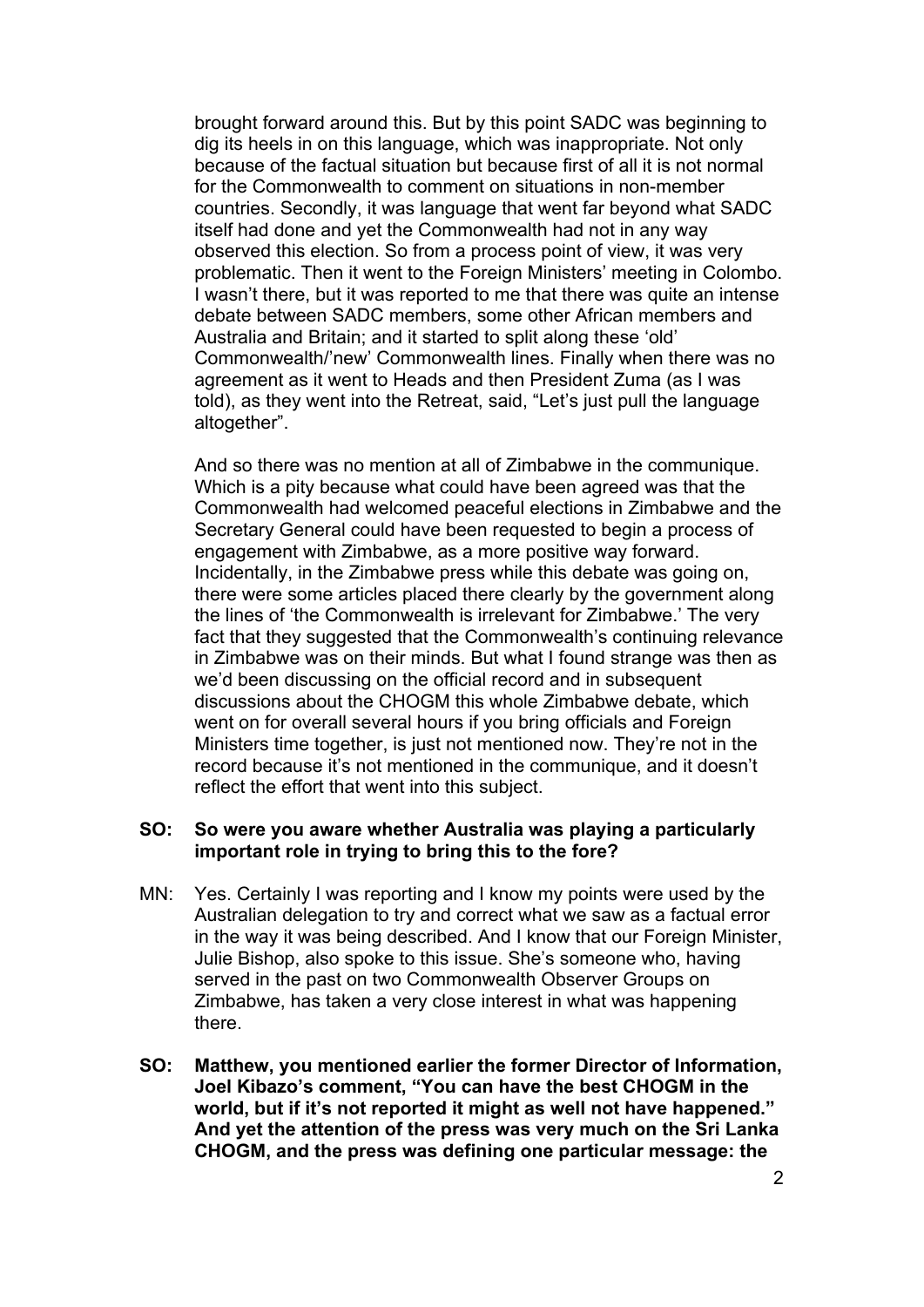**venue. So did you have any observations or remarks on having decided to hold it in Sri Lanka, whether in fact this meant that the Commonwealth had 'lost the story on good governance', as it were? It had lost the media message, which is so important to a company, and the perception of its activities?**

- MN: Yeah. I think at the formal level the Commonwealth and the Commonwealth Secretariat was never in charge of the message. I think first of all one has to recall that the Sri Lanka CHOGM had been delayed by two years anyway. The Australian CHOGM had intervened because of that, for the situation with the ongoing conflict with Tamil Tigers at the time and the aftermath of that. So by the time it was held in Sri Lanka a lot had been done. Now, it's certainly true the Sri Lankan government could have done a lot more to address the issues of human rights abuses and so forth. But there were so many other issues, that's very true. And to my mind the Commonwealth never did enough to try and bring those issues forward. So that the space was just left to the controversy about Colombo as the location and whether this was an appropriate location for a values based organisation. And it would have been hard no doubt to have distracted the press or try to bring other issues to the fore. But it didn't seem to me that much effort was made to do so.
- **SO: Matthew, as a longstanding Commonwealth activist in the Secretariat but also within the Department of Foreign Affairs in Australia, you've remarked that there's been a pattern in the past of leaders beginning their term as sceptical about the Commonwealth but then finding it valuable. So there's a degree of the acculturation too, seen in a growing use of the Commonwealth as a vehicle of national interest. Do you feel that that has changed over your time in Foreign Affairs? Has it diminished?**
- MN: I think there is a danger that it is diminishing because I can now reflect back on about 20 years of on and off attending CHOGMs. I've said this before: I remember Paul Keating at my first CHOGM in 1995 saying, "Well, that's CHOGM over with. I'm now off to a real international meeting at APEC." So let's not get carried away with this as a recent phenomenon. On the other hand, I do see and Colombo certainly was a low point in leaders' attendance which partly had to do with the controversy of the venue. But it's a real worry if the leaders' Retreat is not a real leaders' event. And I was surprised to hear the number of High Commissioners who were allowed into the Retreat. Only as recently as six or seven years ago, we would not allow High Commissioners in. I recall very clearly that when Australia and John Howard was facing election at the time of the Uganda CHOGM in 2007, we had to ensure a very special letter was provided directly by him appointing his High Commissioner in London to be his special envoy. And this was seen as extremely exceptional.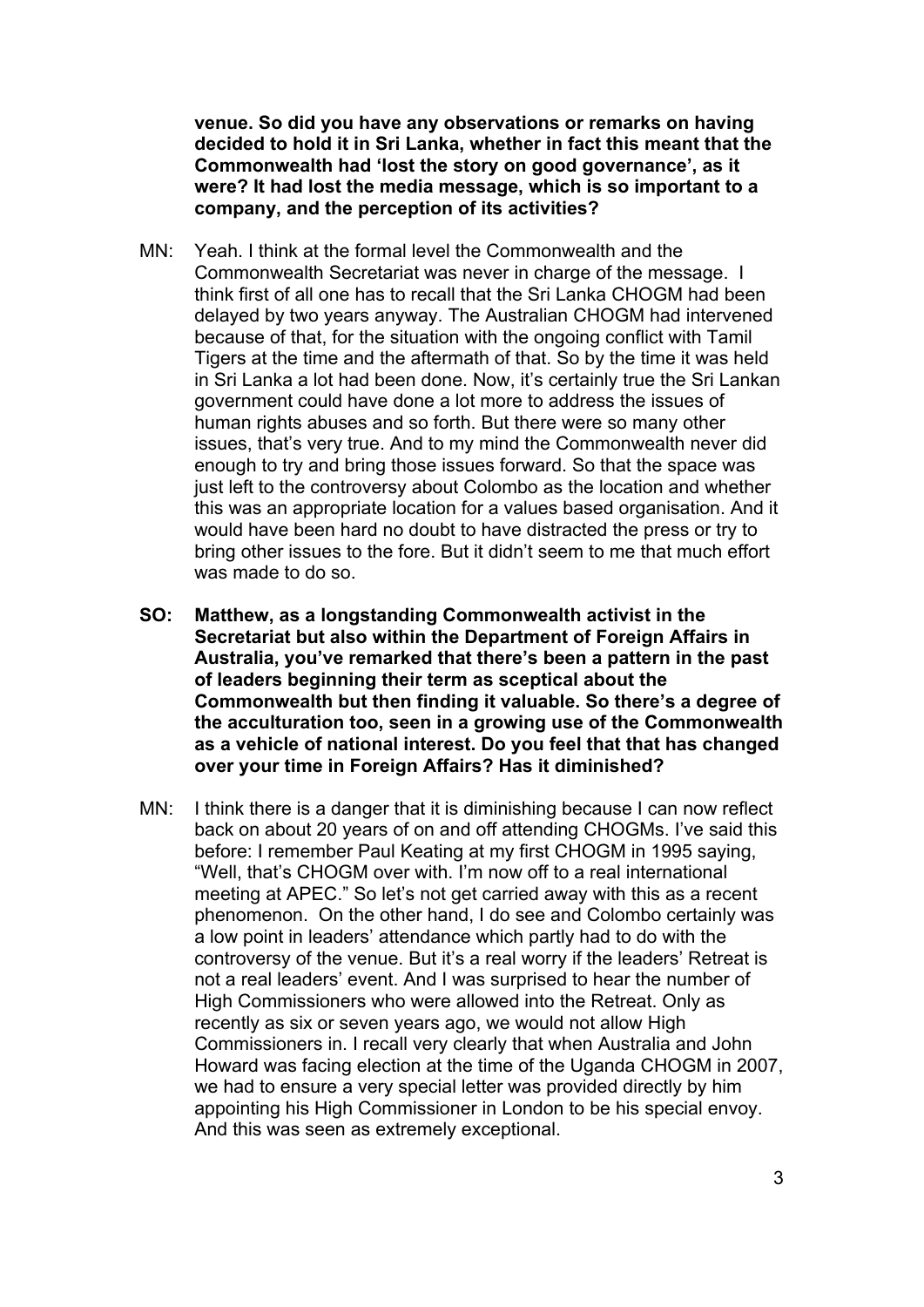Since then I've heard that this has become the norm and that is a matter for concern because leaders, if they're not there talking to other leaders, will give up and say, "There's no point in us coming to talk to diplomats now." Diplomats have their own venues to talk in. So I think there needs to be a very firm rule that High Commissioners and perhaps even Foreign Ministers shouldn't be allowed to come into the Retreat. If this means that for a period you only have 25 countries actually in the Retreat, so be it. There are other meetings associated with CHOGM where other representatives can be there. If this means that Britain might not be represented in one of the Retreat sessions, so be it. I think until a very firm line is taken by the Secretariat on this, it will weaken the whole concept of leaders' Retreats and leaders having the opportunity to see the value of the Commonwealth as a way of engaging informally with each other. Equally too, I think and I'm hearing this, that leaders are really…and indeed, officials now, are getting very tired of the whole communique process. And there's quite a push on, and one I support, that all you would have coming out of the leaders' Retreat is some sort of Declarational Chairman's Statement. There would be no Communique at all and that what would come out would reflect what they actually wanted to talk about.

- **SO: Matthew, in conclusion, do you feel that the Commonwealth has become a victim of a proliferation of international organisations? For busy leaders with only a finite amount of time, it's consequently slid down their list of importance? If there is pressure to concentrate on a particular domestic agenda, given the limited number of hours in the day, if a busy leader feels that their Foreign Minister is taking care of certain day-to-day management of Commonwealth issues, there's a process of an erosion of any interest in the Commonwealth - which further undermines the organisation's utility.**
- MN: Absolutely right. And I mean this has been an ongoing issue for some time now. So in that environment the summit has to decide what its unique contribution is. And one of the things the Commonwealth has got going for it for leaders is one of those few venues where there is no interpretation. It is leaders coming together, all speaking English, largely from a similar educational background, able to communicate face-to-face. So that's still a value. And often it's a major venue for leaders from bigger countries like Australia and Britain to engage with smaller countries from the Pacific or the Caribbean, and the Commonwealth is useful for them to get to know outside of that broader G20 and outside of the formality of UN summits. So there's still an interest in it. But the second part of it is communication, a new unique way of doing things, being the relative informality of discussions that have occurred in the Commonwealth.

And unless that informality is maintained and not constrained by communiques and arguments around communiqués, and leaders